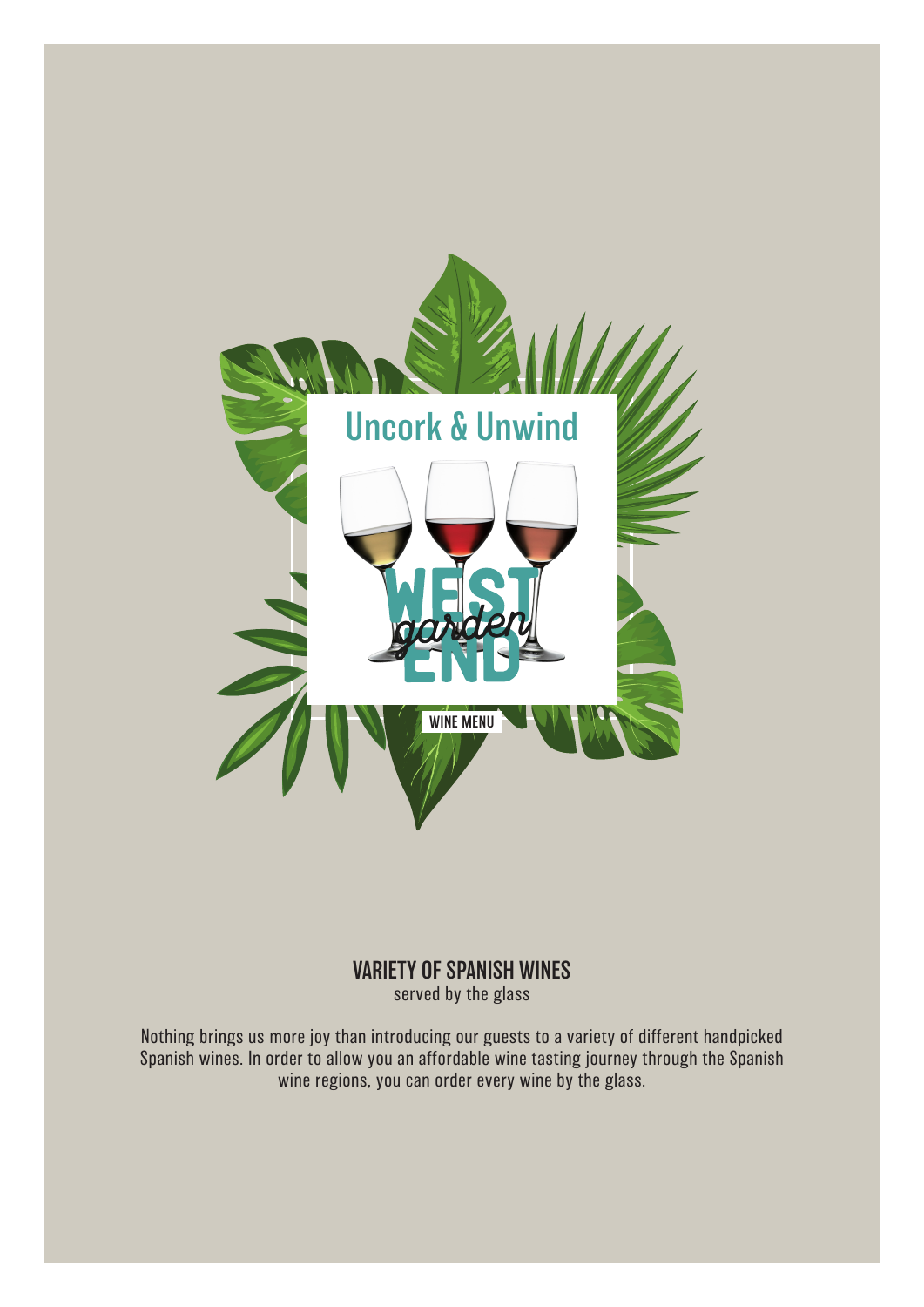# **SPECIALITIES**  THAT PAIR WITH ALL OF OUR WINES

| Jamon Iberico                                          | 16.50 |
|--------------------------------------------------------|-------|
| Iberian cured ham                                      |       |
|                                                        |       |
| <b>Spanish Cheese Selection</b>                        |       |
| Cecina de leon                                         |       |
| <b>Curded dried meat</b>                               |       |
|                                                        | 14.50 |
| Mixed Board (Iberian ham, cheese and cured dried meat) |       |

## **HOUSE WINES** Glass 0,2l / Bottle 0,75l

#### **WHITE**

|                                                                                                  | 3.50 / 14.00 |
|--------------------------------------------------------------------------------------------------|--------------|
| 100% Verdejo (Rueda)                                                                             |              |
| It is one of Spain's most popular wines with a hint of lemon, green apple, kiwi and pear flavor. |              |
| Pairs best with: Seafood, vegetables and salads with vinaigrette dressing.                       |              |

#### ROSE

| 100% Mencia (Bierzo)                                                    |  |
|-------------------------------------------------------------------------|--|
| Has a pink grapefruit flavor with an echo of red berries at the finish. |  |
| <b>Pairs best with: Rich food such as tuna, salmon, beef and ribs.</b>  |  |

#### RED

Mosaic ................................................................................................................................................... 3,50 / 14,00 Mantenegro, Callet, Syrah (Mallorca) A bold red wine with heaps of raspberries and black fruits. Pairs best with: Poultry, beef, pork and ribs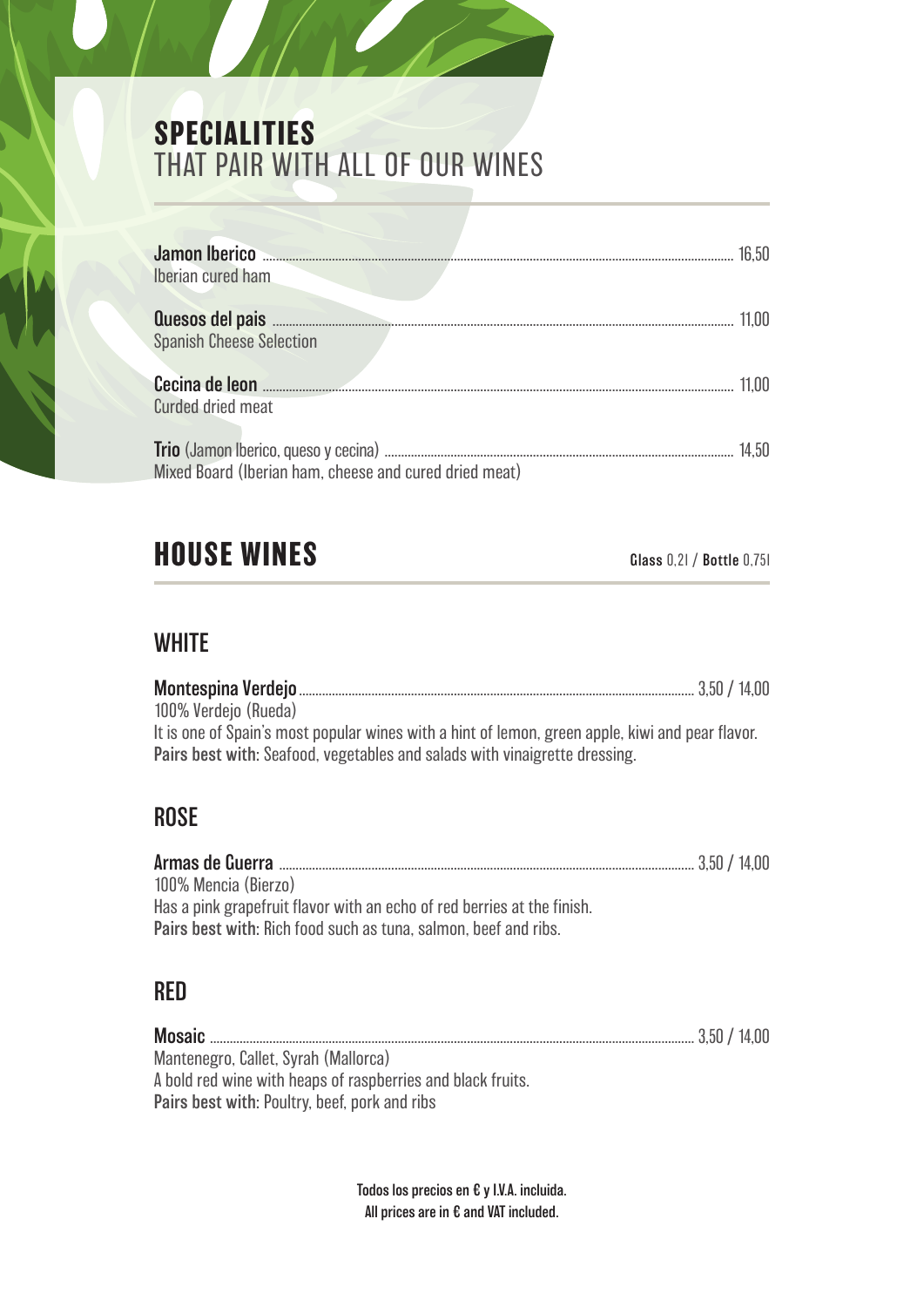### **WHITE**

| 100% Sauvignon Blanc (Rueda)<br>This nice Spanish white wine is not too sweet but still fruity with a subtle honey note.<br>Pairs best with: Seafood, vegetables, salads and goat cheese.                                                                                                                                                                                                        |  |
|--------------------------------------------------------------------------------------------------------------------------------------------------------------------------------------------------------------------------------------------------------------------------------------------------------------------------------------------------------------------------------------------------|--|
| Val Do Xuliana <b>Martin Autorita and Autority Autority and Autority and Autority and Autority and Autority and Autority and Autority and Autority and Autority and Autority and Autority and Autority and Autority and Autority</b><br>100% Albariño (Rias Baixes)<br>The wine is bottled early to preserve freshness of fruits.<br>Pairs best with: Pintxos, tapas, Iberico pork, and seafood. |  |
| 100% Muscat (Mallorca)<br>Very fruity on the nose when you smell it smooth afterwards with a bit on the dry side.<br>Pairs best with: Rich food such as Salmon, tuna and ribs.                                                                                                                                                                                                                   |  |
| <b>ROSE</b>                                                                                                                                                                                                                                                                                                                                                                                      |  |
| 100% Garnacha (Somontano)<br>The winery is dating back to the year 1640. The sun loving Garnacha grapes has a note of<br>strawberries and raspberries with a slight echo of black pepper at the finish.<br>Pairs best with: Tapas, pork and beef.                                                                                                                                                |  |
| nrn                                                                                                                                                                                                                                                                                                                                                                                              |  |

#### RED

| 100% Tinta Fina (Ribera del Duero)                                                                                                    | 4.50 / 18.00 |
|---------------------------------------------------------------------------------------------------------------------------------------|--------------|
| This classic Spanish red wine is filled with dark fruits and a hint of tobacco and vanilla flavor.<br>Pairs best with: Beef and lamb. |              |
|                                                                                                                                       | 4,50/18,00   |
| Tempranillo, Garnacha (Rioja)<br>A wine with a cherry and red fruit flavor and a light vanilla note at the finish.                    |              |
| Pairs best with: Lamb, beef, poultry and spicy food.                                                                                  |              |
|                                                                                                                                       |              |
| Todos los precios en € y I.V.A. incluida.                                                                                             |              |
| All prices are in € and VAT included.                                                                                                 |              |
|                                                                                                                                       |              |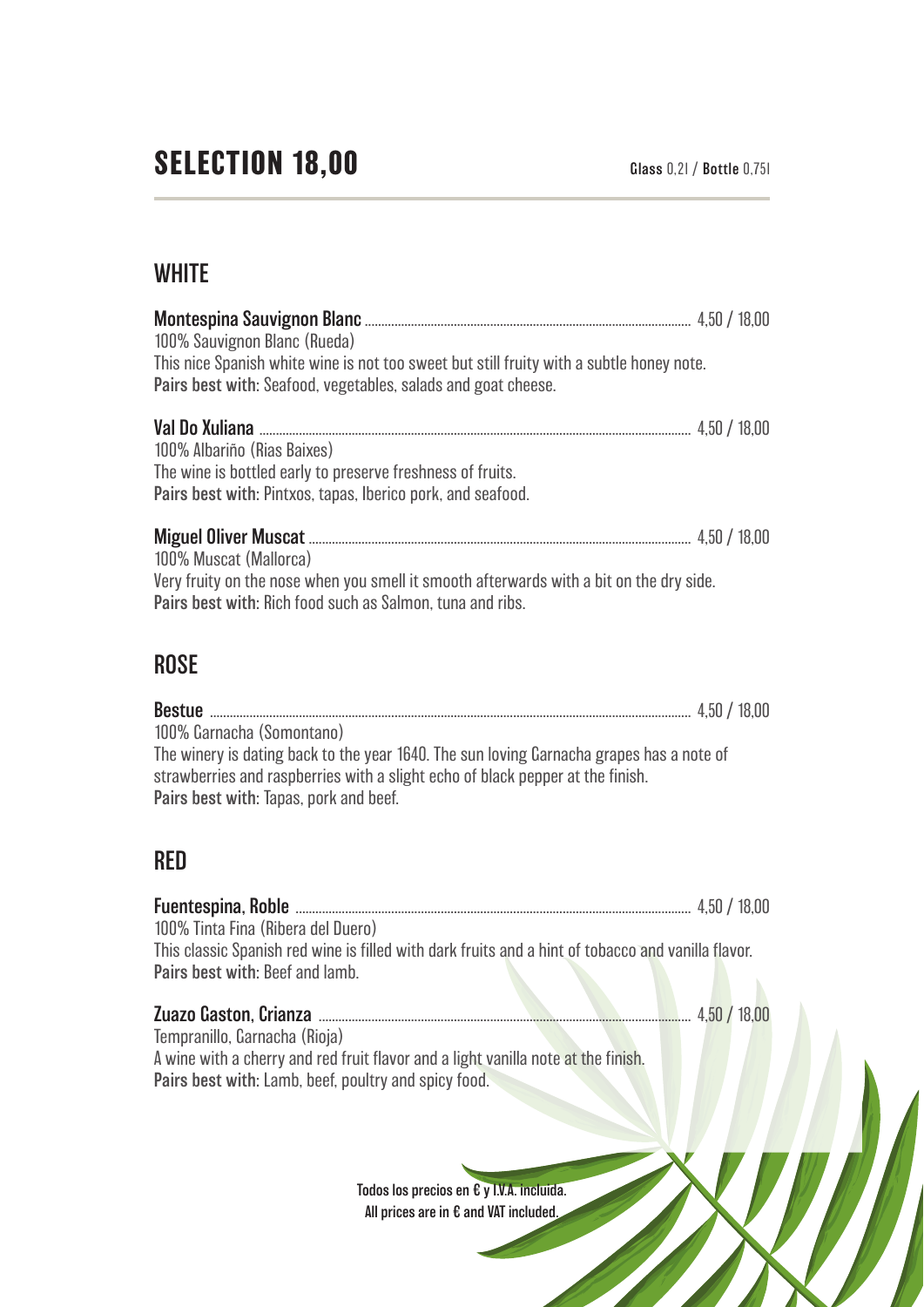# **SELECTION 22,00** Glass 0,2l / Bottle 0,75l

#### **WHITE**

| Sebastian Pastor blanco <b>Engineering Sebastian Pastor</b> blanco <b>Engineering Sebastian Pastor</b> blanco |              |
|---------------------------------------------------------------------------------------------------------------|--------------|
| Prensal blanc y Chardonnay (Mallorca)                                                                         |              |
| This wine feels a bit like Pinot Grigio either too dry or too sweet                                           |              |
| with a note of pear, melon and citrus.                                                                        |              |
| Pairs best with: Seafood, poultry, vegetables and salads.                                                     |              |
|                                                                                                               |              |
|                                                                                                               | 5.50 / 22.00 |
| Malvasia, Prensal blanc (Mallorca)                                                                            |              |
| Very fruity on the nose when you smell it smooth afterwards with a bit on the dry side.                       |              |
| Pairs best with: Seafood, poultry, vegetables and salads.                                                     |              |

#### ROSE

| Cabernet, Syrah, Merlot (Mallorca)                                             |  |
|--------------------------------------------------------------------------------|--|
| This wine tastes fresh and fruity with a light hint of black and blue berries. |  |
| Pairs best with: Pintxos, tapas, pork, salads and vegetables.                  |  |

### RED

| 100% Cabernet Sauvignon (Mallorca)                                                                                                                                                                                    |  |
|-----------------------------------------------------------------------------------------------------------------------------------------------------------------------------------------------------------------------|--|
| The tiny thick-skinned grape is a late bloomer famous for intensity and depth of taste,                                                                                                                               |  |
| balanced with a solid acidity due to the gentle ripening.                                                                                                                                                             |  |
| Pairs best with: Lamb, beef, poultry and spicy food.                                                                                                                                                                  |  |
|                                                                                                                                                                                                                       |  |
| 100% Mencia (Bierzo)                                                                                                                                                                                                  |  |
| A very warm and intense wine, a little bit on the liquorish side                                                                                                                                                      |  |
| with a fresh red and black berries taste.                                                                                                                                                                             |  |
| Pairs best with: Poultry and ribs.                                                                                                                                                                                    |  |
|                                                                                                                                                                                                                       |  |
| 100% Tempranillo (Ribera del Duero)                                                                                                                                                                                   |  |
| This pleasant soft finish wine has an aroma of red fruit with a oaky toffee hints due to the<br>ageing in French barrels that gives way to a sweet and fruity on the palate.<br>Pairs best with: Lamb, beef and ribs. |  |
|                                                                                                                                                                                                                       |  |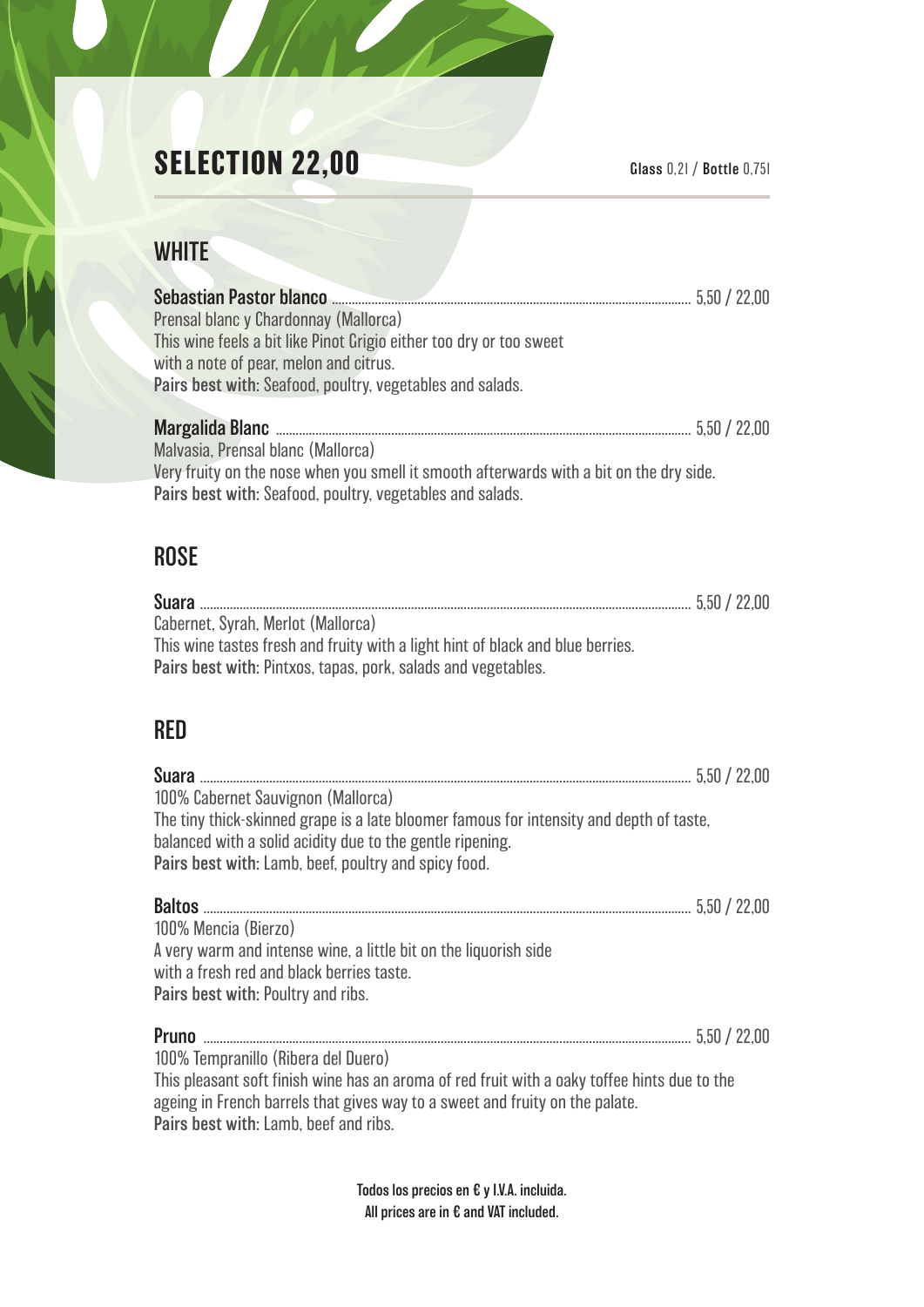#### **WHITE**

| Moscatel Alejandra, Moscatel Malaga, Prensal blanc (Mallorca)                                 |  |
|-----------------------------------------------------------------------------------------------|--|
| The characteristics of Muscat displays aromas of peach, apricot,                              |  |
| honey with a spicy background of a pink pepper and ginger at the finish.                      |  |
| Pairs best with: Seafood, vegetables, salads and goat cheese.                                 |  |
|                                                                                               |  |
| Chardonnay, Moscatel, Viognier (Mallorca)                                                     |  |
| This is a wonderful light and fresh fruity wine with aromas of brittle and lime tree blossom. |  |
| Pairs best with: Seafood, vegetables, salads and goat cheese.                                 |  |
|                                                                                               |  |
| Malvasia, Prensal blanc (Mallorca) - On the palate this wine offers aromas                    |  |
| of white fruit and orange. A liveliness contrast with the creamy nature of the wine.          |  |
| Pairs best with: Seafood, vegetables and salads.                                              |  |
|                                                                                               |  |

#### **ROSE**

| Merlot, Cabernet, Syrah (Mallorca)                                                 |  |
|------------------------------------------------------------------------------------|--|
| This phenomenal dry rose wine is full of ripe fruit flavors but still very smooth. |  |
| Pairs best with: Rich food such as salmon, tuna, beef and ribs.                    |  |
|                                                                                    |  |
|                                                                                    |  |

Callet, Mantenegro, Cabernet, Merlot, Syrah (Mallorca) The bright strawberry colored wine has a sweet strawberry and red cherry note with a bit of vanilla flavor at the finish. But the wine is still on the dry side. Pairs best with: Lamb, beef, poultry and spicy food.